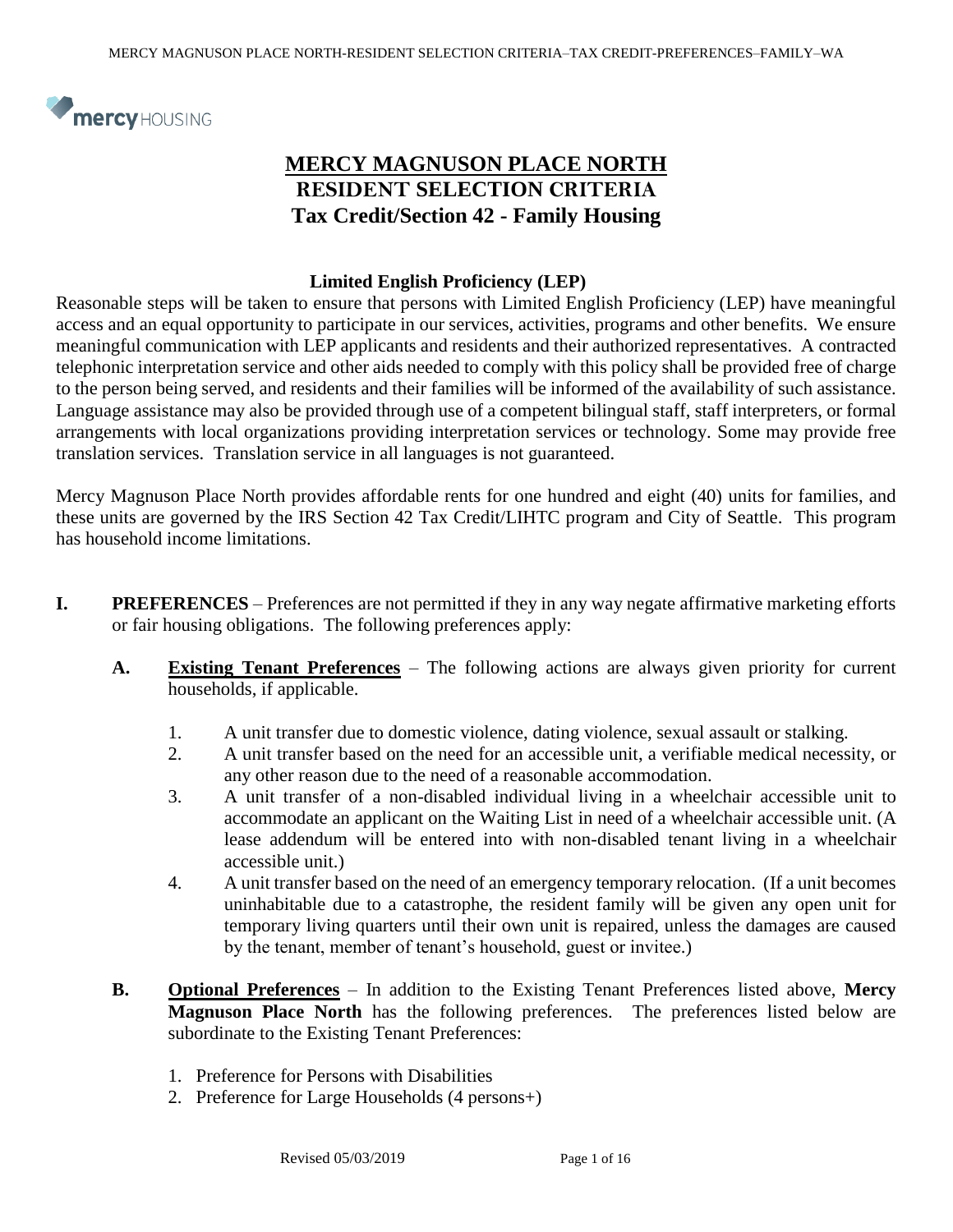Preference will be given to eligible households that include a person with disabilities. This preference will apply to eight (8) units for Persons with Disabilities within the total project. Once eight (8) units have been leased to eligible tenants that include a person with disabilities, the priority order described above in Section A shall apply. When eligible tenants who received a Persons with Disabilities preference vacate the property, the Persons with Disabilities preference will begin to apply again until there are again at least eight (8) units leased to eligible tenants that include Persons with Disabilities status.

The following definition of disability shall apply to be considered for the **Persons with Disabilities** preference:

**"**Disability means a physical or mental impairment that substantially limits one or more of the major life activities of an individual, such as not being able to care for oneself, performing manual tasks, walking, seeing, hearing, speaking, breathing, or learning."

If an applicant claims "Disabled" status, s/he must provide third-party written verification from a physician, relative, social worker, caregiver or other acceptable third party that states that the applicant falls within the definition of Disabled using a Disability Verification form. (The Disability Verification form provided by the WSHFC shall be utilized.) The person completing the verification form should have personal knowledge of the applicant's disability. The form cannot be completed by property staff. If the applicant receives Social Security or Supplemental Security Income benefits as a result of a Disability, s/he may submit a benefit letter as verification of his/her disabled status. The written verification should be kept in the Resident's lease file.

The following definition of large household shall apply to be considered for the **Large Household** preference:

A large household consists of 4 or more persons, occupying a three-bedroom unit or larger, who are not necessarily related.

# **C. When a Preference Is Denied**

1. If it is determined that an applicant does not meet the criteria or is not receiving a preference, the applicant will promptly receive a written notice of this determination from Management. The notice will contain a brief statement of the reasons for the determination, and state that the applicant has the right to meet with Management to review this decision. If the applicant requests a meeting, it will be conducted by a person or persons designated by Management. Persons with disabilities have the right to request reasonable accommodations to participate in this meeting.

# **II. APPLICATION PROCESS**

A. Priority determines the order of processing only, and in no way changes the requirement that all potential tenants must meet the other criteria for resident selection. Applications will be ranked for consideration (and units will be offered) according to the following descending order of priorities: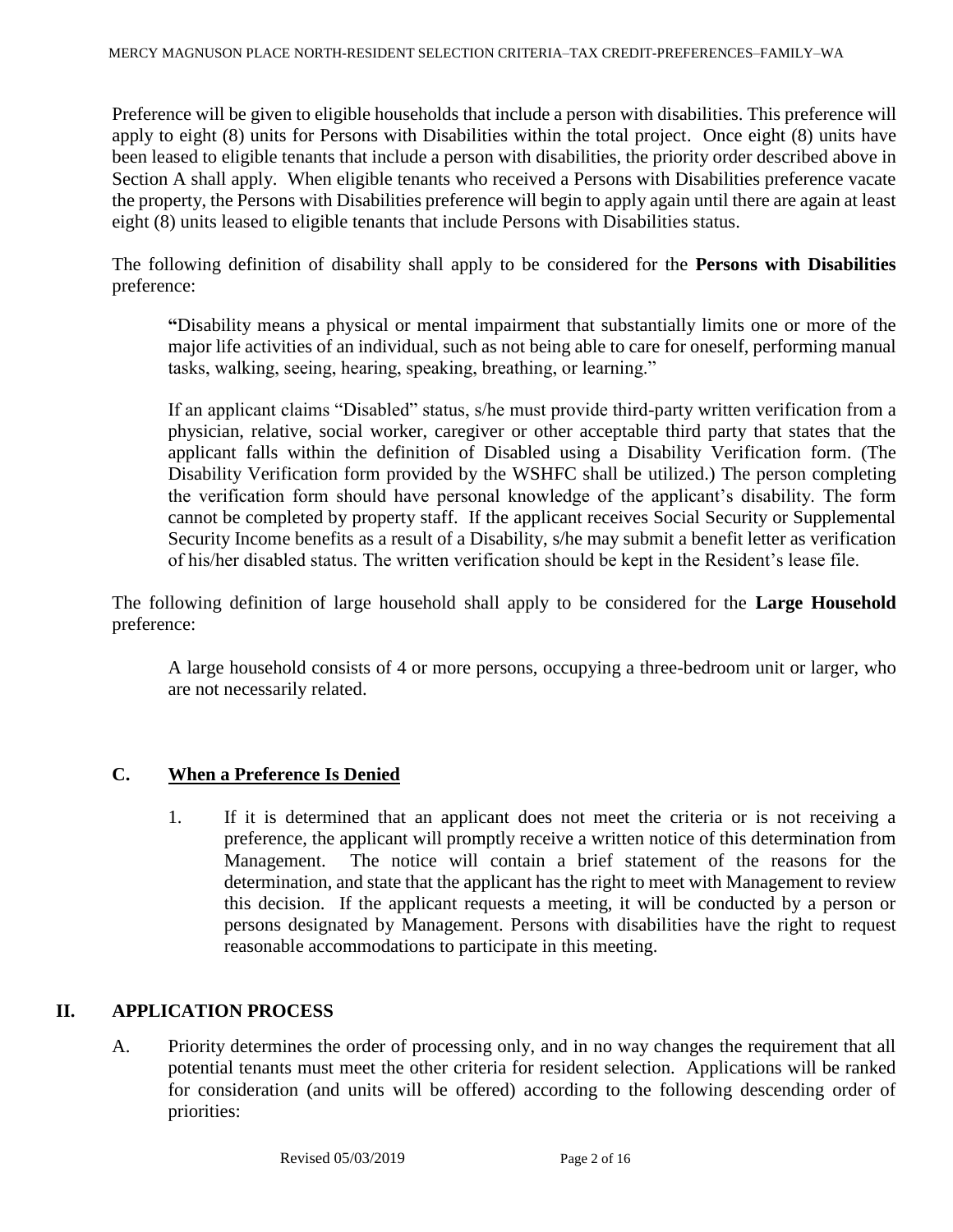- 1. Date and time-stamped property received original application and reference number assigned;
- 2. Date of completion of verification/certification process; and
- 3. Date of availability for move-in.

Applications are located at the Mercy Magnuson Place, 7170 62<sup>nd</sup> Ave NE, Seattle, Washington 98115; or if you are unable to pick up one, we can mail, email or fax it to you. Original applications must be returned to the property via mail or in person.

B. **INCOME LIMITS -** The income limits checked below are for this property and are posted in the Leasing Office *(management should mark all that apply):* 



Extremely Low-Income - 30% Low-Income - 50%

C. **UNIT SIZE/OCCUPANCY STANDARDS** – Households will be accommodated in accordance with the following occupancy standards:

|  |               | Minimum | Maximum |
|--|---------------|---------|---------|
|  | Studio        |         |         |
|  | One Bedroom   |         | 3       |
|  | Two Bedroom   |         |         |
|  | Three Bedroom |         |         |

- 2. The head of household must be eighteen years of age or older, or be an emancipated minor.
- 3. A Live-In Aide is allowed to live in the apartment due to a reasonable accommodation, but must complet a Live-In Aide Addendum.
- D. **TAX CREDIT STUDENT ELIGIBILITY RULE –** We cannot accept a household entirely occupied by full-time students unless one or more of the following criteria are met:
	- 1. The students receive assistance under Title IV of the Social Security Act (Temporary Assistance to Needy Families or TANF, formerly AFDC);
	- 2. The students are enrolled in a job training program receiving assistance under the Job Training Partnership Act or under other similar Federal, State or local laws;
	- 3. The students are single parents with child(ren) or unborn child(ren) and such parents and the child(ren) are not dependents of another individual;
	- 4. The students are married and file a joint tax return or are eligible to file a joint tax return.
	- 5. Atleast one of the household member was previously (not currently) under the care and placement responsibility of the State Agency responsible for administering a plan under Part B or Part E of Title IV of the Social Security Act (Foster Care).

#### **A full-time student is defined as:**

a. Anyone who is currently enrolled in any type of school and the school they attend defines the hours they attend as full time.

Revised 05/03/2019 Page 3 of 16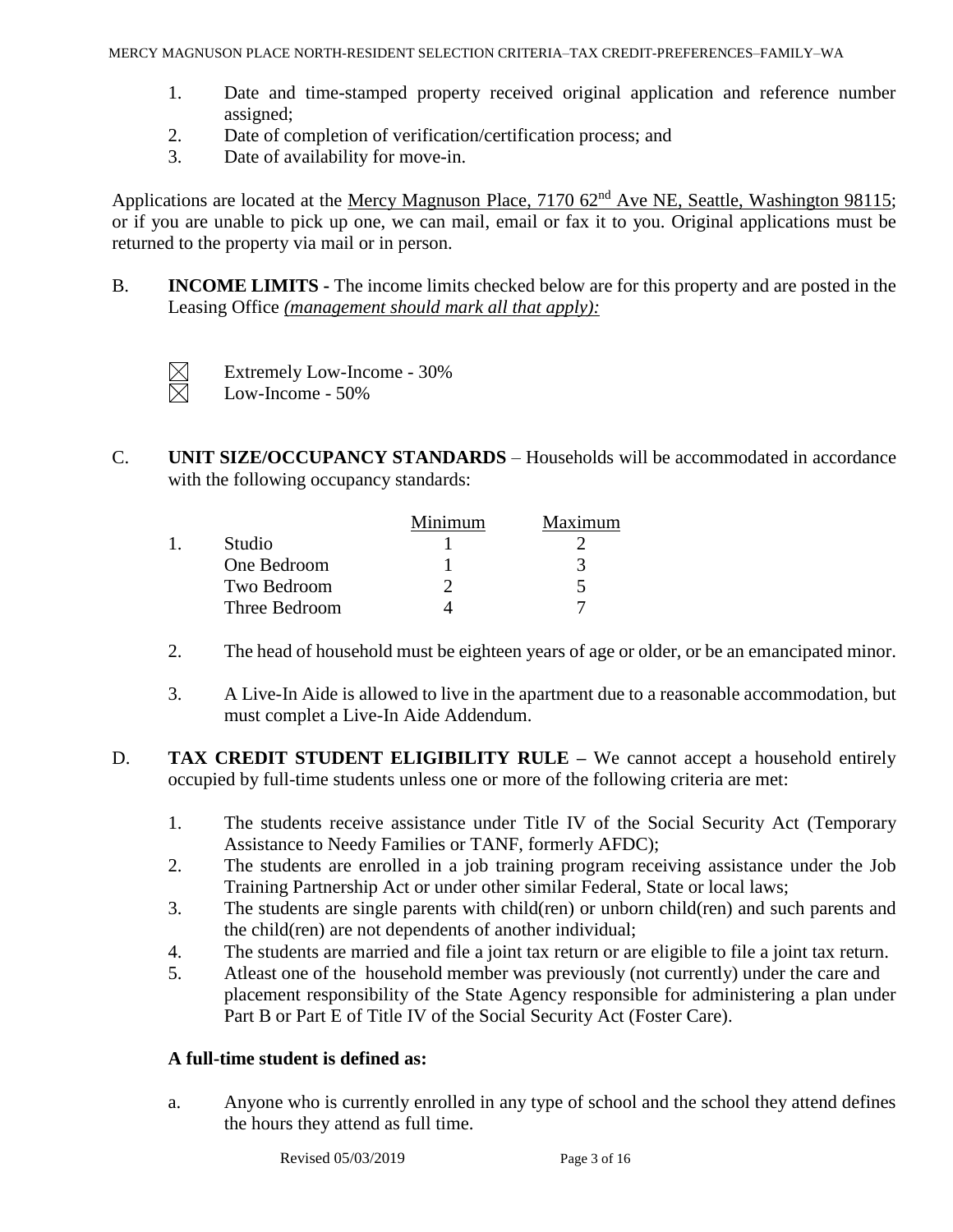- b. Anyone who will attend full time any type of school any time in the next twelve (12) months.
- c. Anyone who has attended school full time for five (5) months of this calendar year. This does not have to be consecutive. Example 1: If an applicant attends school full time from January  $20<sup>th</sup>$  through May  $13<sup>th</sup>$ , this is considered five months. If they attend one day in any month, that counts as a full month. Example 2: If you attended full time one day in January, one day in February, one day in April, one in June and one in July, you are considered a full-time student until January  $1<sup>st</sup>$  of the following year.
- E**. CONSENT AND VERIFICATION FORMS ELIGIBILITY REQUIREMENTS -** Adult members of a family must sign consent forms, and as necessary, verification documents, so that the owner can verify sources of family income and other eligibility or screening requirements. The owner must consider a family ineligible if the adult members refuse to sign applicable consent and verification forms.

# **III. ELIGIBILITY OF A REMAINING MEMBER OF A TENANT FAMILY**

Once all the original tenants have moved out of the unit, the remaining tenants must be certified as a new income-qualified household unless:

- 1. For 100% Tax Credit buildings, the remaining tenants were independently income qualified at the time they moved into the unit.
- 2. Regarding domestic violence, dating violence, sexual assault and staking, after lease bifurcation (dividing a lease as a matter of law) in order to evict, remove, or terminate the assistance of the offender, who is the family member whose characteristics qualified the rest of the family to live in the unit or receive assistance, we must give victims a 90-day time period for establishing eligibility for a program and finding new housing, as long statutory requirements of our covered programs are not superseded by VAWA 2013 or that the 90-day calendar period also will not apply beyond the expiration of a lease, unless program regulations provide for a longer time period. If and when the program and statutory requirements allow it, we will give extensions for up to 60 days.
- 3. For Tax Credit units with Tenant-Based Voucher Holders, where an individual is ineligible because of immigration status, HUD is statutorily prohibited from permitting that family member to stay in the unit beyond 30 days if satisfactory immigration status cannot be proven. [*Public Housing and Section 8 programs allow pro-ration of rent or assistance for certain families where eligibility has not been established for all members. In these cases, remaining tenants following a lease bifurcation may still need to establish their eligibility for the covered housing program, if they have not provided documentation of satisfactory immigration status.]*

# **IV. WAITING LISTS**

- **A.** A Waiting List will not be maintained for units. When a unit becomes available, we will advertise in accordance with the property's Affirmative Fair Housing Marketing Plan (AFHMP).
- **B. FILLING VACANT UNITS** Standard Tax Credit Units will be Leased on a First-Come, First-Served Basis, after Current Residents Transfer to Needed Units.
	- 1. When a unit becomes available, current residents who have submitted a Unit Transfer

Revised 05/03/2019 Page 4 of 16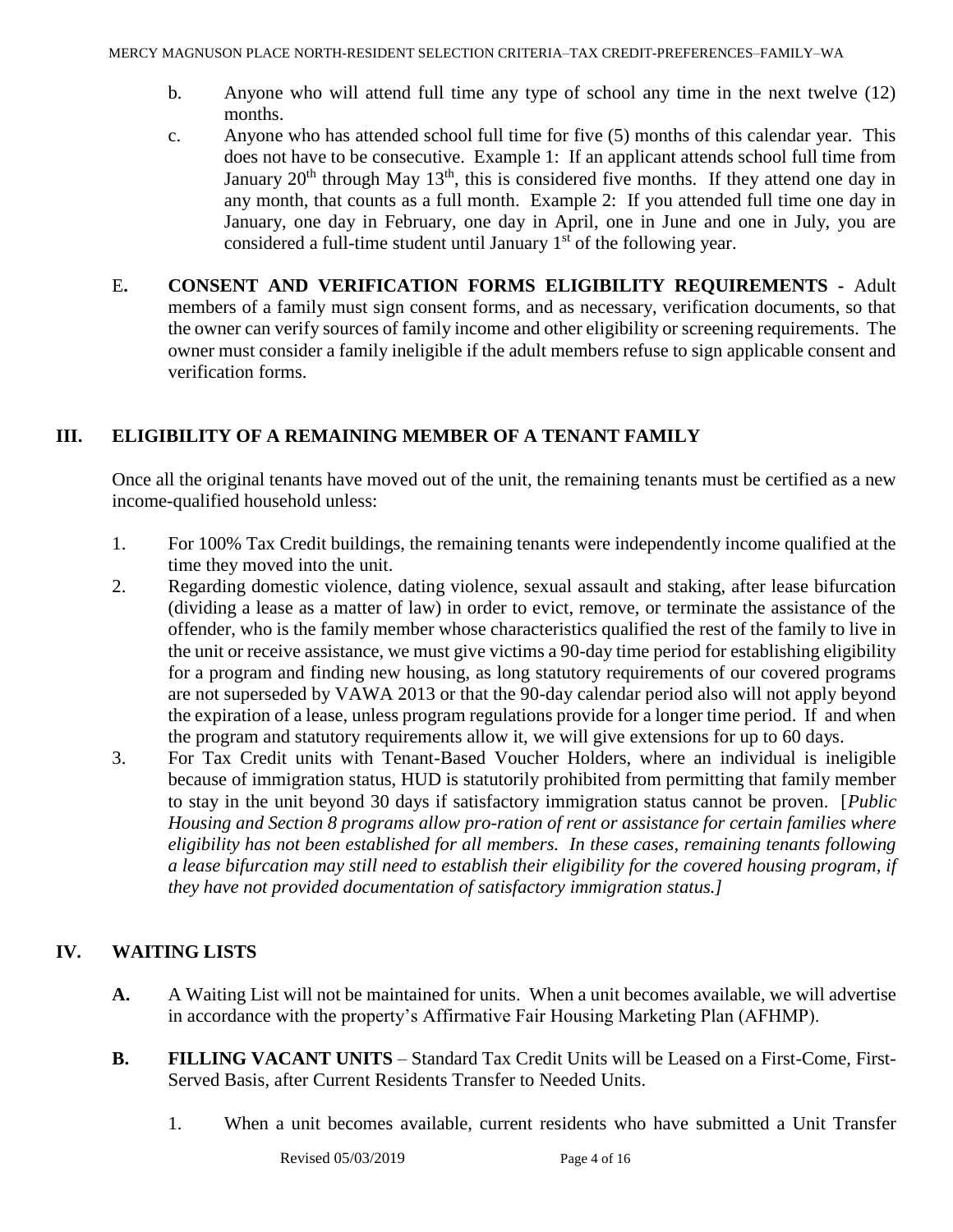Request or at the owner's determination, and who are deemed eligible for the transfer, are given priority over Applicants. We must first lease a vacant unit to a resident who is a victim of domestic violence, dating violence, sexual assault, or stalking who is transferring from another unit on this property, according to the VAWA Emergency Transfer Plan. Transfers for this reason will take priority over all other transfer requests including those made to accommodate a disability and to address over- or under-utilization of a unit. If a VAWA Emergency Transfer is not needed, then we must lease vacant accessible units to current tenants, and then applicants requiring special physical design features. If there is no current tenant or applicant requiring an accessible unit or its features, a non-physically disabled individual can move into the accessible unit. The non-physically disabled applicant must agree to move to a non-accessible unit at their own expense when there is a tenant or applicant that requires the accessible unit. A lease addendum (Accessible Unit for Disabled Lease Addendum) will be entered into with the non-physically disabled tenant living in an accessible unit.

- 2. If a current resident does not need to transfer, we will select the next applicant based on the unit size available (or appropriate unit size for units reserved for disabled applicants), preferences established for the property (This property has preferences, including existing tenant unit transfers), and our screening policies, and make a final determination of eligibility and suitability for tenancy, using the criteria described in the Applicant Screening section.
- 3. The Applicant will be contacted by telephone after the application process is completed. Applicant has within 48 hours of being offered the unit to notify Management of their decision, and to pay their rent and deposit.
- 4. If an applicant declines or does not respond to the first offer of an available unit when contacted, his/her application may be cancelled and the unit may be offered to the next available applicant. Written notification of the attempt to contact, and cancellation of the application, will be mailed to the applicant.

# **V. TRANSFER POLICY – Transfers from one unit to another type of unit within the property will take precedence over new move-ins, and may be required by management for the following reasons only:**

- 1. For emergency relocation due to domestic violence. (If a tenant is an actual or imminent victim or survivor of domestic violence, dating violence, sexual assault or stalking and requests to transfer, the resident family will be given another available and safe dwelling unit on this property. To facilitate this transfer, the resident would not have to complete a new rental application.) VAWA transfers will take priority over all other transfer requests including those made to accommodate a disability and address over- or under-utilization of a unit. (Please refer to the VAWA section. A VAWA Emergency Transfer Plan is available upon request.)
- 2. For emergency temporary relocation. (If a unit becomes uninhabitable due to a catastrophe, the resident family will be given any open unit for temporary living quarters until their own unit is repaired. An "open unit" is a unit for which the keys are in the possession of the management company.)
- 3. If the owner determines that a tenant's current unit is too small or too large as a result of a change in the family's size or composition (See Occupancy Standards on page 1), the owner must decide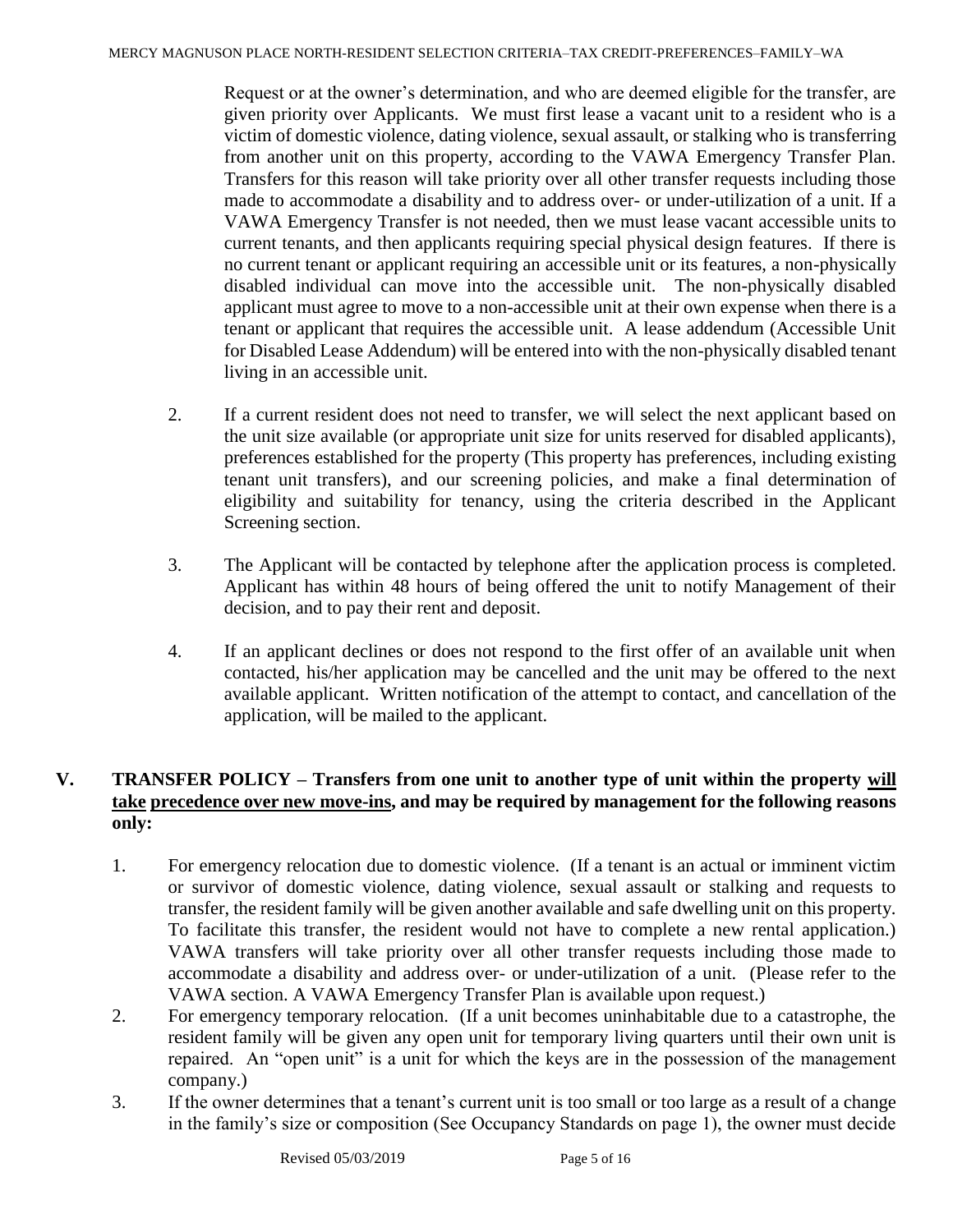whether to require the tenant to transfer to another unit.

- 4. For a reasonable accommodation to a household member's disability or for a verifiable medical necessity. For example, if a resident requires a wheelchair accessible unit or additional space for medical equipment, a larger unit to accommodate a live-in aide, or any other medical reasons. Transfers that are needed due to a reasonable accommodation will have priority over nonreasonable accommodation transfers, except VAWA Transfers.
- 5. If a non-physically disabled tenant is living in an accessible unit, and a disabled tenant or applicant needs the special physical design features of that unit, the tenant must agree to move to a nonaccessible unit at their own expense. Please review Accessible Unit for Disabled Lease Addendum.

When a household requests to transfer one or more lessees out of an existing household into another unit on the property, the transferring lessee will be treated as a new applicant. He/she must be of legal contract age or an emancipated minor, complete an application, and will be processed when there is an available appropriate unit of their size or type. As any other applicant, they must meet eligibility and qualify as a new move-in by going through the screening process regarding verifying income, criminal and credit history, etc.

Current tenants requesting a unit transfer for any other reason than the ones listed in the Transfer Policy section, may apply for another unit provided there is no record of consistent late or unpaid rental obligations, no record of police activity (except VAWA-related incidents), and inspection of the tenant's current unit must indicate there is no damage to the property or poor housekeeping habits resulting in health or safety hazards.

Transfer list(s) will be maintained by Unit Size and/or Type, i.e. 2BR Transfer List, or Wheelchair Accessible Unit or 2BR Wheelchair Accessible Unit, etc. Transfer list(s) resident names will be maintained in a date and time order.

The tenant will pay all costs associated with the move. However, if a tenant is transferred as a reasonable accommodation to a household member's disability, then the owner has to allow the tenant to pay for the modification to the unit. The tenant is to have the funds in escrow to return the unit back into its original condition upon move-out, or when/if the modification is no longer needed.

# **VI. POLICIES TO COMPLY WITH THE FAIR HOUSING AMENDMENTS ACT OF 1988, THE AMERICANS WITH DISABILITIES ACT, AND THE AGE DISCRIMINATION ACT OF 1975:**

- A. **The Fair Housing Act** prohibits discrimination in housing and housing-related transactions based on race, color, religion, sex, national origin, disability, or familial status. It applies to housing, regardless of the presence of federal financial assistance. In addition, our housing programs are open to all eligible persons regardless of sexual orientation, gender identity (including gender expression) or marital status in any phase of the occupancy process.
- B. **The Americans With Disabilities Act** requires accessibility for people with disabilities, and prohibits discrimination against people with disabilities, in employment, governmental activities and commercial activities.
- C. **The Age Discrimination Act of 1975** prohibits discrimination on the basis of age in programs and activities receiving federal financial assistance. It is not a violation of the Act to use age as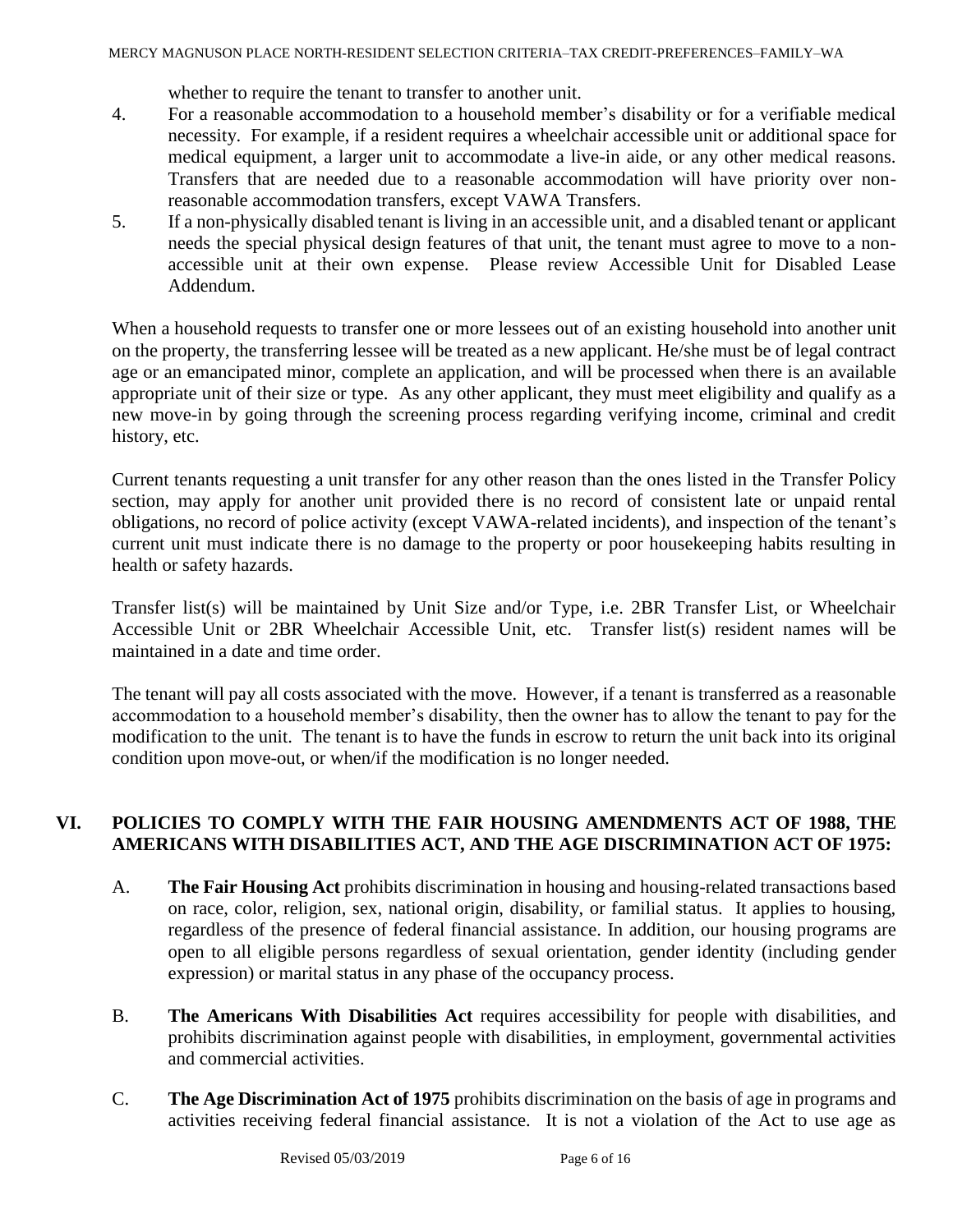screening criteria in a particular program if age distinctions are permitted by statute for that program or if age distinctions are a factor necessary for the normal operation of the program or the achievement of a statutory objective of the program or activity.

### **VII. VIOLENCE AGAINST WOMEN AND JUSTICE DEPARTMENT REAUTHORIZATION ACT OF 2005 (VAWA), AND VAWA 2013/EMERGENCY TRANSFER PLAN:**

A. **VAWA** protections apply to families applying for or receiving rental assistance payments under the IRS Tax Credit program, and other affordable programs. The law protects victims or survivors of domestic violence, dating violence, sexual assault, or stalking, as well as their immediate family members generally, from being evicted or being denied housing assistance if an incident of violence [that] is reported and confirmed. VAWA also provides that an incident of actual or threatened domestic violence, dating violence, sexual assault, or stalking, does not qualify as a serious or repeated violation of the lease nor does it constitute good cause for terminating the assistance, tenancy, or occupancy rights of the victim or survivor. Furthermore, criminal activity directly relating to domestic violence, dating violence, sexual assault, or stalking is not grounds for terminating the victim's or survivor's tenancy. The Owner/Agent (O/A) will bifurcate (divide a lease as a matter of law) in order to evict, remove, or terminate the assistance of the offender while allowing the victim or survivor, who is a tenant or lawful occupant, to remain in the unit, with Regional Vice President approval.

VAWA ensures that victims are not denied housing and housing assistance solely because the person is a victim of a VAWA crime. However, being a victim of a VAWA crime is not reason to change the eligibility or applicant screening requirements set forth in the Resident Selection Plan, unless such requirements interfere with protections provided under VAWA.

For example: Mercy Housing may waive the requirement to review landlord history if the victim has provided necessary documentation to certify their status as a victim and if contacting a previous landlord would put the applicant's location at risk of exposure to the accused perpetrator.

B. Form HUD-91067, *Lease Addendum for VAWA,* is HUD's lease addendum for the VAWA provisions, and is a required addendum to every lease, and MHMG requires the addendum to be used at all its properties. If it is determined that physical abuse caused by a tenant is clear and present, the law provides management the authority to bifurcate the lease, and remove, evict, or terminate housing assistance, if applicable, to that individual, while allowing the victim, who lawfully occupies the apartment, to maintain tenancy. The eviction of, or termination action against the individual, will be done in accordance with the procedures prescribed by Federal, State, and local law. If such action is deemed necessary, an interim recertification will be processed reflecting the change in household composition, if applicable. (Please review the Remaining Tenant Household Member Section for eligibility requirements for the remaining members after lease bifurcation.)

# **C. Emergency Transfers**

MHMG Housing ("Landlord") as the managing agent for the owner of the property ("Owner") is concerned about the safety of its residents, and such concern extends to residents who are victims of domestic violence, dating violence, sexual assault, or stalking.

In accordance with the Violence Against Women Act (VAWA), Landlord allows residents who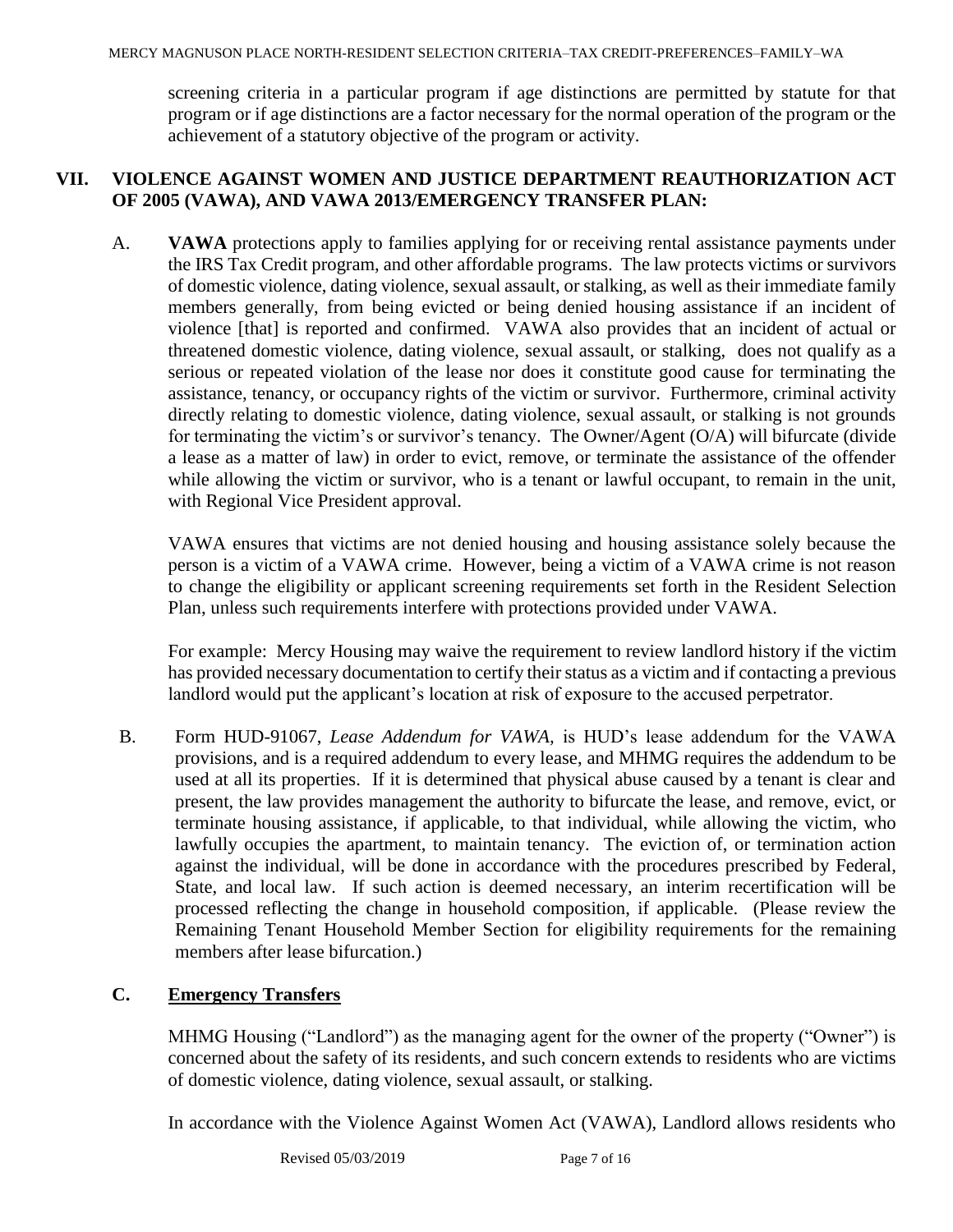are victims of domestic violence, dating violence, sexual assault, or stalking to request an emergency transfer from the resident's current unit to another unit. The ability to request a transfer is available regardless of sex, gender identity, or sexual orientation. The ability of Landlord to honor such request for residents currently receiving assistance, however, may depend upon a preliminary determination that the resident is or has been a victim of domestic violence, dating violence, sexual assault, or stalking, and on whether Landlord has another dwelling unit that is available and is safe to offer the resident for temporary or more permanent occupancy.

The emergency transfer plan identifies the individuals who are eligible for an emergency transfer, the documentation needed to request an emergency transfer, confidentiality protections, how an emergency transfer may occur, and guidance to residents on safety and security. This plan is based on a model emergency transfer plan published by the U.S. Department of Housing and Urban Development (HUD), the Federal agency that oversees Landlord's subsidy programs to ensure they are in compliance with VAWA.

### **D. Eligibility for Emergency Transfers**

A resident who is a victim of domestic violence, dating violence, sexual assault, or stalking, as provided in HUD's regulations at 24 CFR part 5, subpart L is eligible for an emergency transfer, if:

- 1. The resident reasonably believes that there is a threat of imminent harm from further violence if the resident remains within the same unit; or
- 2. If the resident is a victim of sexual assault, the resident may also be eligible to transfer if the sexual assault occurred on the premises within the 90-calendar-day period preceding a request for an emergency transfer.

A resident requesting an emergency transfer must expressly request the transfer in accordance with the procedures described in this plan.

Residents who are not in good standing may still request an emergency transfer if they meet the eligibility requirements in this section.

#### **E. Emergency Transfer Requ**e**st Documentation**

To request an emergency transfer, the resident shall notify Landlord and submit a written request for a transfer to the Management Office or Landlord's 504 Coordinator as well as documentation of the occurrence of domestic violence, dating violence, sexual assault or stalking if Resident has not previously provided such documentation of the occurrence.

Landlord will provide reasonable accommodations to this policy for individuals with disabilities.

The resident's written request for an emergency transfer should include either:

1. A statement expressing that the resident reasonably believes that there is a threat of imminent harm from further violence if the resident were to remain in the same dwelling unit assisted under Landlord's program; or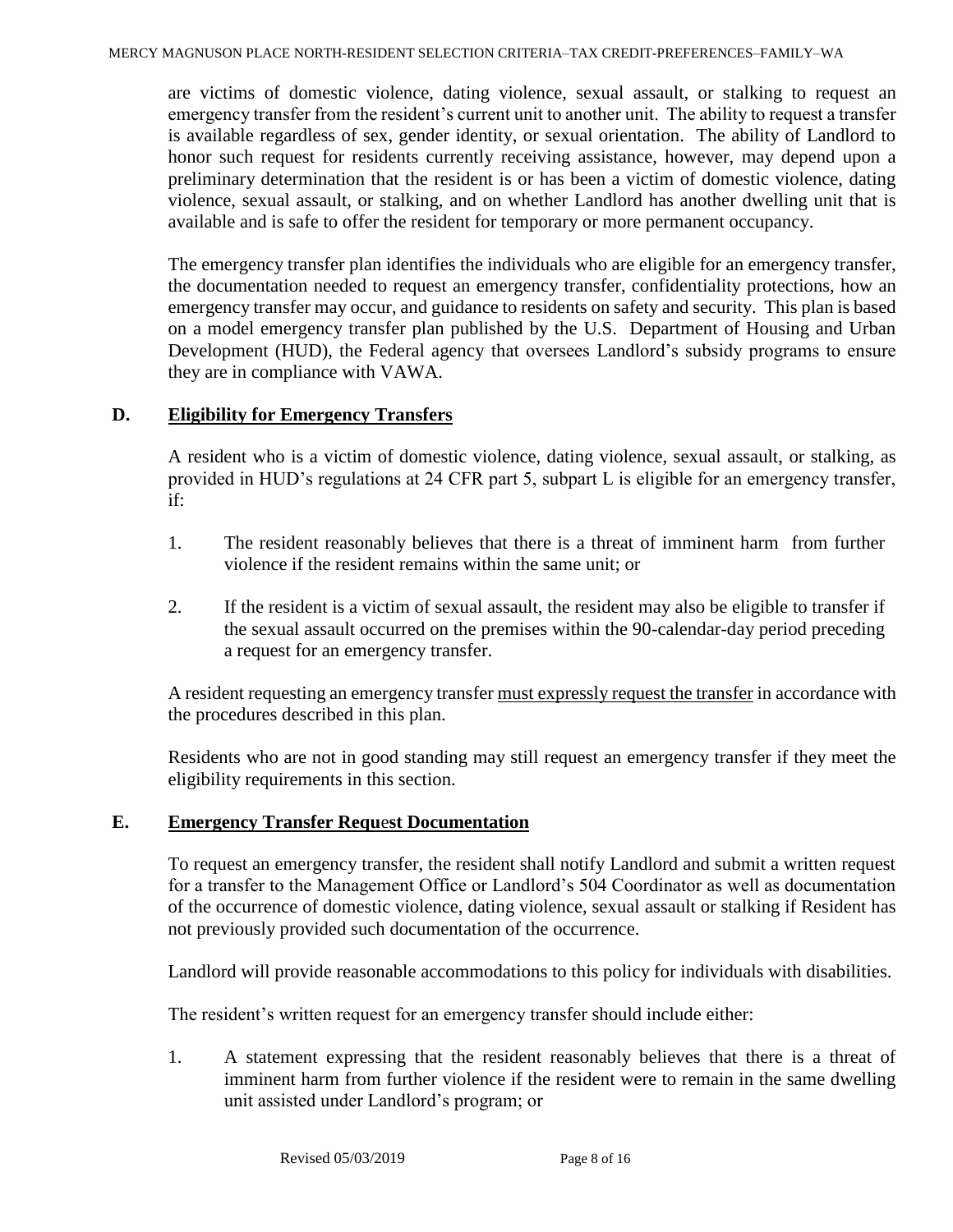2. A statement that the resident was a sexual assault victim and that the sexual assault occurred on the premises during the 90-calendar-day period preceding the resident's request for an emergency transfer.

For the convenience of residents, Landlord has developed a form residents may use to request a transfer.

Acceptable documentation of the occurrence of domestic violence, dating violence, sexual assault or stalking must be provided if resident has not previously provided such documentation. Acceptable documentation includes any one of the following forms of verification:

- 1. A complete HUD-approved certification Form 5382;
- 2. A document:
	- a. Signed by the resident and an employee, agent, or volunteer of a victim service provider, an attorney, or medical professional, or a mental health professional (collectively, "professional") from whom the victim has sought assistance relating to domestic violence, dating violence, sexual assault, or stalking, or the effects of abuse;
	- b. That specifies, under penalty of perjury, that the professional believes in the occurrence of the incident of domestic violence, dating violence, sexual assault, or stalking that is the ground for protection and remedies under this subpart, and that the incident meets the applicable definition of domestic violence, dating violence, sexual assault, or stalking under 24 C.F.R. § 5.2003;
- 3. A record of a Federal, State, tribal, territorial or local law enforcement agency, court, or administrative agency; or
- 4. At the discretion of Landlord, a statement or other evidence provided by the resident.

If Landlord receives conflicting evidence that an incident of domestic violence, dating violence, sexual assault, or stalking has been committed (such as certification forms from two or more members of a household each claiming to be a victim and naming one or more of the other petitioning household members as the abuser or perpetrator), Landlord has the right to request that you provide third-party documentation within thirty (30) calendar days in order to resolve the conflict. If you fail or refuse to provide third-party documentation where there is conflicting evidence, Landlord does not have to provide you with the protections contained in this notice.

# **F. Confidentiality**

Landlord will keep confidential any information that the resident submits in requesting an emergency transfer, and information about the emergency transfer, unless the resident gives Landlord written permission to release the information on a time limited basis, or disclosure of the information is required by law or required for use in an eviction proceeding or hearing regarding termination of assistance from the covered program. This includes keeping confidential the new location of the dwelling unit of the resident, if one is provided, from the person(s) that committed an act(s) of domestic violence, dating violence, sexual assault, or stalking against the resident. See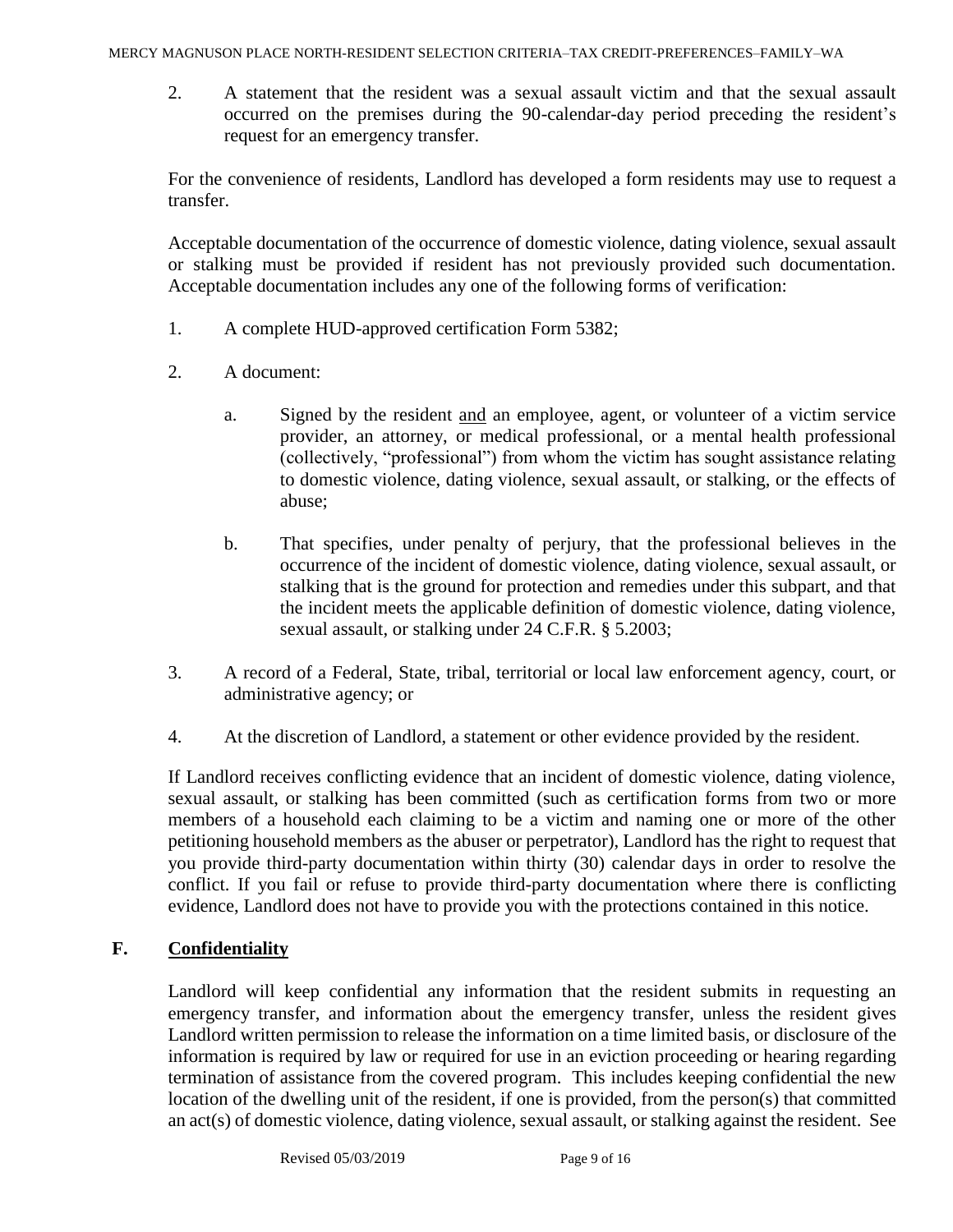the Notice of Occupancy Rights under the Violence Against Women Act For All Residents for more information about Landlord's responsibility to maintain the confidentiality of information related to incidents of domestic violence, dating violence, sexual assault, or stalking.

#### **G. Internal Emergency Transfer Timing and Availability**

Internal emergency transfers refer to an emergency relocation of a resident to another unit where the resident would not be categorized as a new applicant. The resident may reside in the new unit without having to undergo an application process. Internal emergency transfers generally are only available within the community in which the Resident is residing.

Landlord cannot guarantee that a transfer request will be approved or how long it will take to process an internal transfer request. Landlord will, however, act as quickly as possible to move a resident who is a victim of domestic violence, dating violence, sexual assault, or stalking to another unit within the same community, subject to availability and safety of a unit. Transfers for these reasons will take priority over all other transfer requests including those made to accommodate a disability and to address over- or under-utilization of a unit.

If a resident reasonably believes a proposed transfer would not be safe, the resident may request a transfer to a different unit. If a unit is available, the transferred resident must agree to abide by the terms and conditions that govern occupancy in the unit to which the resident has been transferred. Landlord may be unable to transfer a resident to a particular unit if the resident has not or cannot establish eligibility for that unit.

#### **H. External Emergency Transfers**

External emergency transfers refer to an emergency relocation of a resident to another unit where the resident would be categorized as a new applicant. The resident must undergo an application process in order to reside in the new unit.

While MHMG may manage other communities within the area, each are (1) owned by different entities which are the actual housing providers at those communities for whom MHMG is acting as agent, (2) has its own wait lists and (3) is subject to its own regulatory agreements. As such, except in rare circumstances where the Owner of the resident's community also owns another community, Landlord must process transfers to other communities, even those managed by Landlord, as external transfers. In most circumstances, Landlord is unable to give any priority for such external transfers even if Landlord manages the property for the other Owner. As such, external transfers generally will require the transferring resident to go on any pending waitlist in the same position as any other new applicant at the other Owner's property.

#### **I. Additional Assistance**

If Landlord has no safe and available units for which a resident who needs an emergency transfer is eligible, Landlord will assist the resident in identifying other housing providers who may have safe and available units to which the resident could possibly move.

At residents' request, Landlord will also assist residents in contacting the local organizations offering assistance to victims of domestic violence, dating violence, sexual assault, or stalking that are attached to this plan.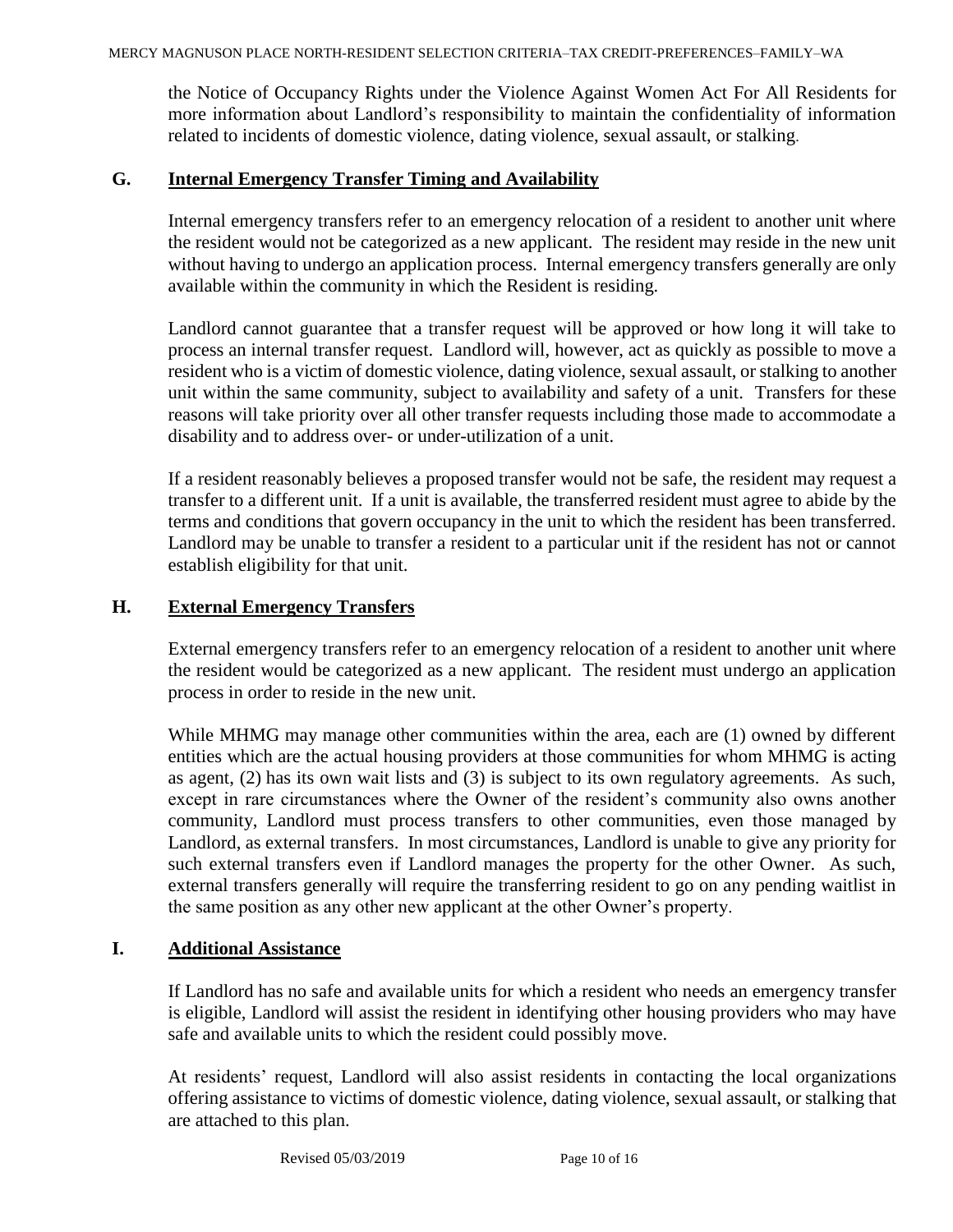#### **J. Safety and Security of Residents**

Pending processing of the transfer and the actual transfer, if it is approved and occurs, the resident is urged to take all reasonable precautions to be safe.

Residents who are or have been victims of domestic violence are encouraged to contact the National Domestic Violence Hotline at 1–800–799–7233, or a local domestic violence shelter, for assistance in creating a safety plan. For persons with hearing impairments, that hotline can be accessed by calling 1–800–787–3224 (TTY).

Residents who have been victims of sexual assault may call the Rape, Abuse & Incest National Network's National Sexual Assault Hotline at 800–656–HOPE, or visit the online hotline at [https://ohl.rainn.org/online/.](https://ohl.rainn.org/online/) Residents who are or have been victims of stalking seeking help may visit the National Center for Victims of Crime's Stalking Resource Center at <https://www.victimsofcrime.org/our-programs/> stalking-resource-center. Local resources for the county that the property operates in will be provided with the property's Emergency Transfer Plan.

Victims are encouraged to seek police/legal protection from their accused perpetrator. In some cases, we may file a restraining order against the accused perpetrator to prevent the accused perpetrator from entering the property.

# **VIII. APPLICANT SCREENING & FINAL SELECTION OF RESIDENTS**

#### **A. The following priority for processing will also be used:**

- 1. Units designed specifically for individuals with a physical impairment:
	- (a) For this development, "physical impairment" is defined as mobility impairment which necessitates the permanent use of a wheelchair. For all units designed specifically for wheelchair accessibility, priority will be given to those applicants needing such modifications;
	- (b) Priority will be given to households where a member is required to use a wheelchair;
	- (c) If there are not enough such households to fill all specially equipped units, owners may give preference to households with members whose physical or mobility impairment would be eased by the design of the accessible unit.
- 2. Units designed for individuals with a hearing or vision impairment:
	- (a) For all units designed specifically with hearing and/or vision features, priority will be given to those applicants and households where a member is in need of such modifications.

#### **B. Initial Interview – All household members must not be present at the initial interview, but must be present prior to the time of Initial Certification/Move-In.**

At the scheduled interview, all eligibility factors will be explained to the applicants, with particular emphasis on the Applicant Screening Requirements. During the interview, the staff person will do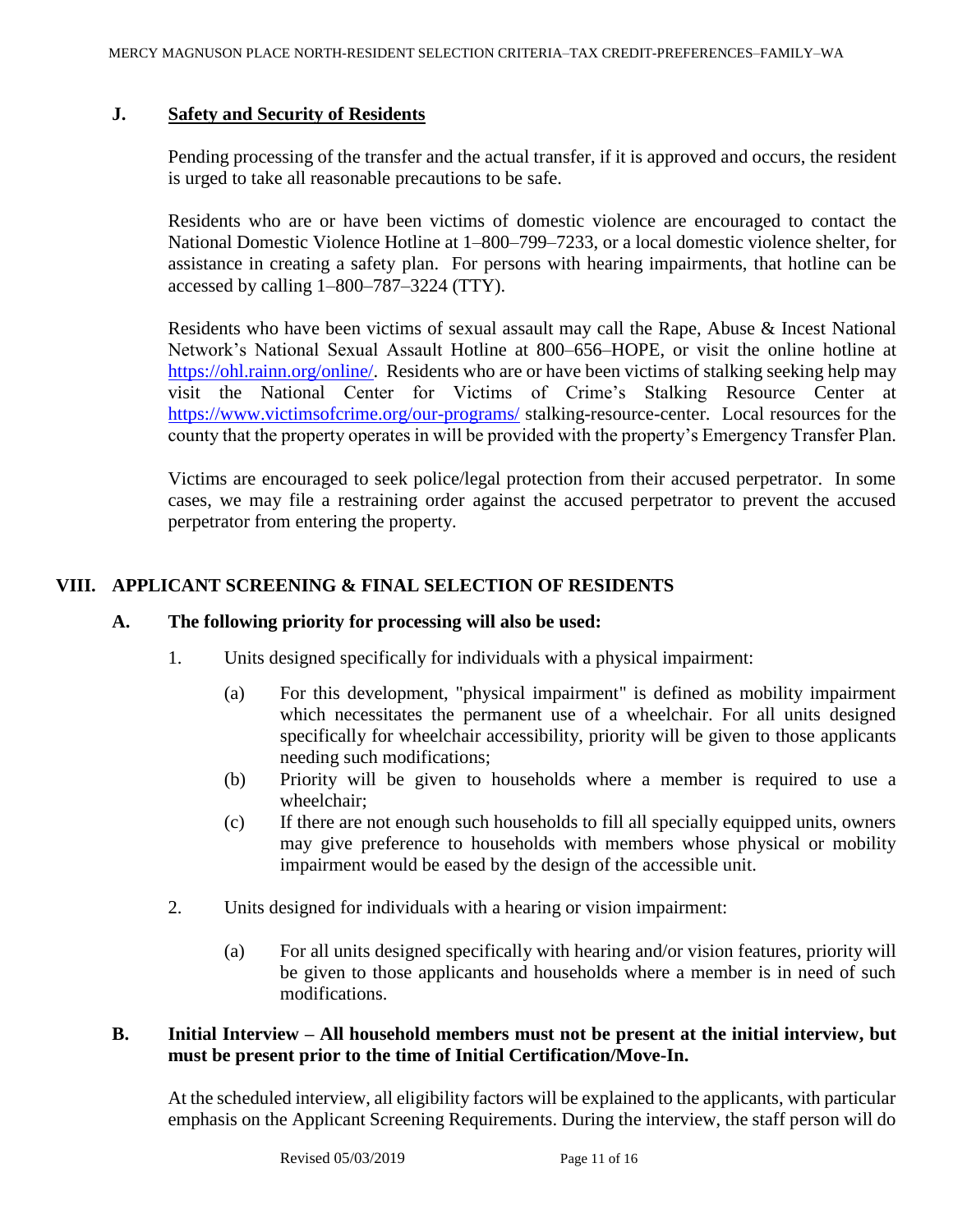the following:

- Clarify any information provided by the applicant;
- Income qualification verification, including self-employment: soliciting third-party verification from all sources in order to determine annual household income (the maximum and minimum income levels apply to this program), and all assets, including bank accounts;
- Make copies of photo identification, i.e. Driver's License or state I.D. card, I-94s or employment cards for adults 18 years of age and older, and birth certificates for children under the age of 18 years of age.
- Answer any questions the applicant may have.

### **C. Applicant Screening**

It is the policy of Mercy Housing Management Group to deny admission to applicants whose habits and practices may reasonably be expected to have a detrimental effect on the operations of the property or on the quality of life for its residents. As a part of the final eligibility determination, Mercy Housing Management Group will screen each applicant household to assess suitability. Factors to be considered in the screening are housekeeping habits, rent paying habits and credit records, prior history as a tenant and criminal records. Following is a description of each of these factors and the method of verification to be employed:

### **Application Fee**

An Application Fee of \$25.00, paid by money order or cashier check, is required for all adults 18 years of age and older that will reside in the apartment and should be submitted at the time the application is received. (After background screening is processed, the Application Fee is nonrefundable.)

*A Comprehensive Reusable Tenant Screening Report may be accepted, as defined in RCW 59.18.030, in the place of the \$25.00 Application Fee, if made available to Mercy Housing Management Group by a consumer reporting Agency. If a judge signs an Order of Limited Dissemination, our screening company is limited on reporting certain eviction cases.*

We reserve the right to screen any applicant, at the cost of the property, that presents a reusable tenant screening report and the applicant can still be denied for any reason outlined in this screening criteria due to the result of the Transunion screening.

# **Rent Paying Habits, Responsible Tenancy History, Behavior and Conduct**

Staff will request credit histories on each adult member of each applicant household and will request phone references from the applicant's current landlord and former landlords for the past two (2) years. Based upon these verifications, the staff will determine if the applicant(s) paid rent on time, took care of the unit, and if the landlord would rent to them again. If the landlord provides a good reference, staff will move forward with the application process. If the landlord provides a negative reference, staff will request a written reference from the Landlord.

Applicants who have failed to pay amounts due to prior landlords or failed to reach a satisfactory agreement to pay those amounts will also be considered ineligible.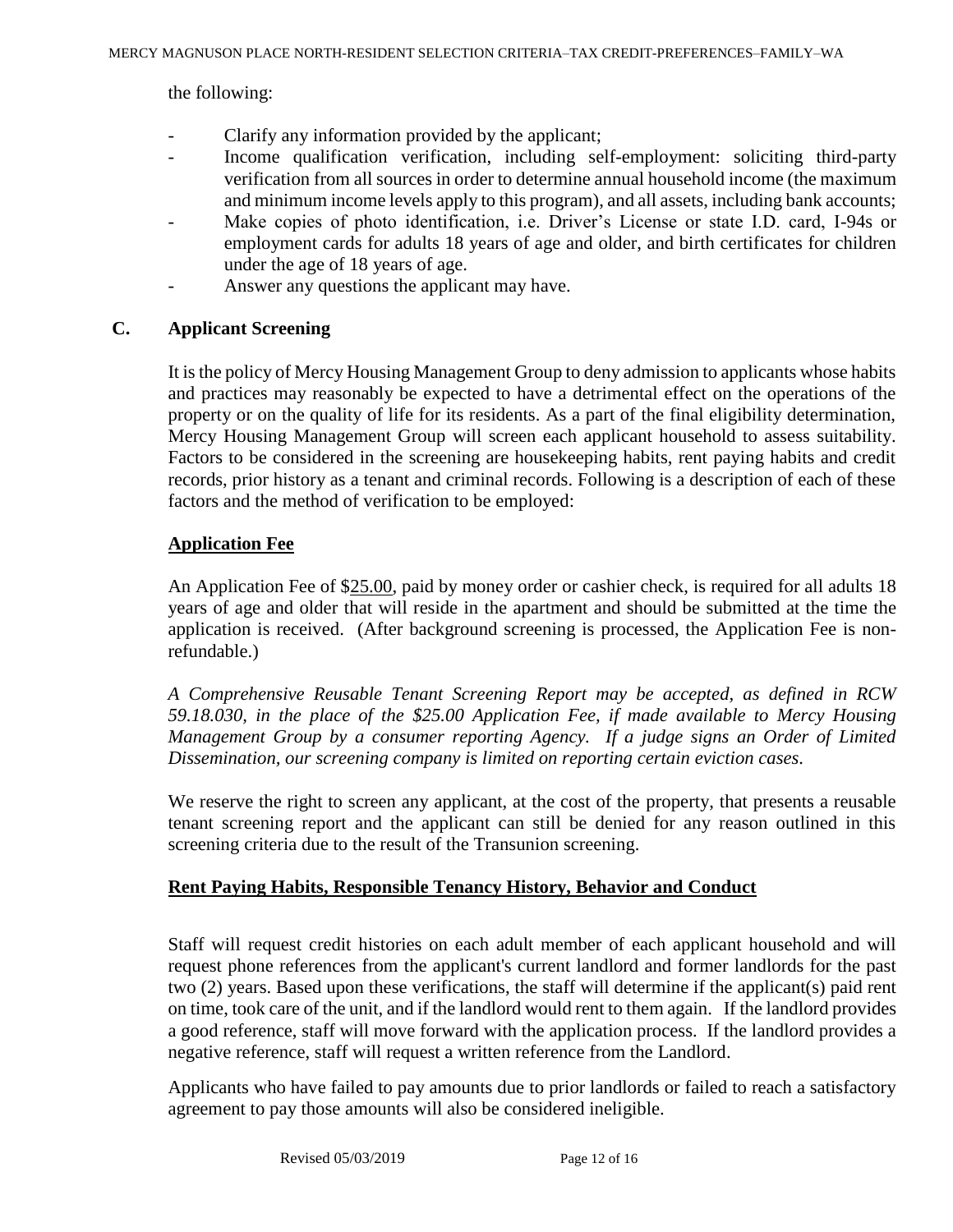It is the applicant's responsibility to demonstrate utilities can be put in their name. Applicants who cannot have utilities put in their name will be considered ineligible.

Management will initiate an eviction history and credit report. The applicant shall be notified of such action in advance. Applicants will be charged the actual costs of the credit and criminal records reports OR the maximum allowable fee set by statute, whichever is less. Applicants to properties with HUD rental subsidies will not be charged for the reports.

If there is a finding of any kind which would negatively impact an application, the applicant will be notified in writing. The applicant then shall have 14 calendar days in which such a finding may be appealed to staff for consideration.

Any currently open bankruptcy proceeding of any of the household members will be considered a disqualifying condition.

### **Gross Rent as Percentage of Gross Income**

- 1. To protect the project from rent loss and rent delinquency, persons spending more than 50% of the household's combined monthly income for rent may not be accepted. Those household members listed on the application must be the same as those who have contributed to a household's history of paying more than 50% of gross household income for rent.
- 2. Current documentation of ability to pay higher rent above 50% must be within the past twelve months for a period of no less than eight (8) months. Suitable documentation shall include the following: cancelled checks, rent receipts or mortgage statements, lease agreement, and landlord verification.
- 3. All income must be verified by management.
- 4. For determining Gross Rent as Percentage of Gross Income, Gross Rent shall be calculated using Tenant Rent plus Utility Allowance. If there is no Utility Allowance, Tenant Rent shall be considered Gross Rent.

# **Criminal Records Check and Eviction Check**

Staff will hire a contractor to run a credit check and criminal background check on all applicants and it will check court records for evidence of evictions or judgments against the applicant and evidence of criminal convictions. The purpose of these checks is to obtain information on the applicant's past history of meeting financial obligations and future ability to make timely rent payments and to abide by the federal laws regarding the prohibition of admitting any applicant with specific criminal activity including drug-related activity. Criminal screening will be limited to convictions requiring the applicant to register on a sex offender data base and convictions for manufacture/distribution of methamphetamines (in federally funded housing only).

(Our Consumer Reporting Agency is Credit Retriever, which can be contacted at [www.creditretriever.com,](http://www.creditretriever.com/) and the applicant has a right to obtain a copy of the report and dispute the information in it if denied or adverse action is taken.

# **IX. DENIED APPLICATIONS**

**1.** A background criminal reference check is conducted to determine that applicants and/or members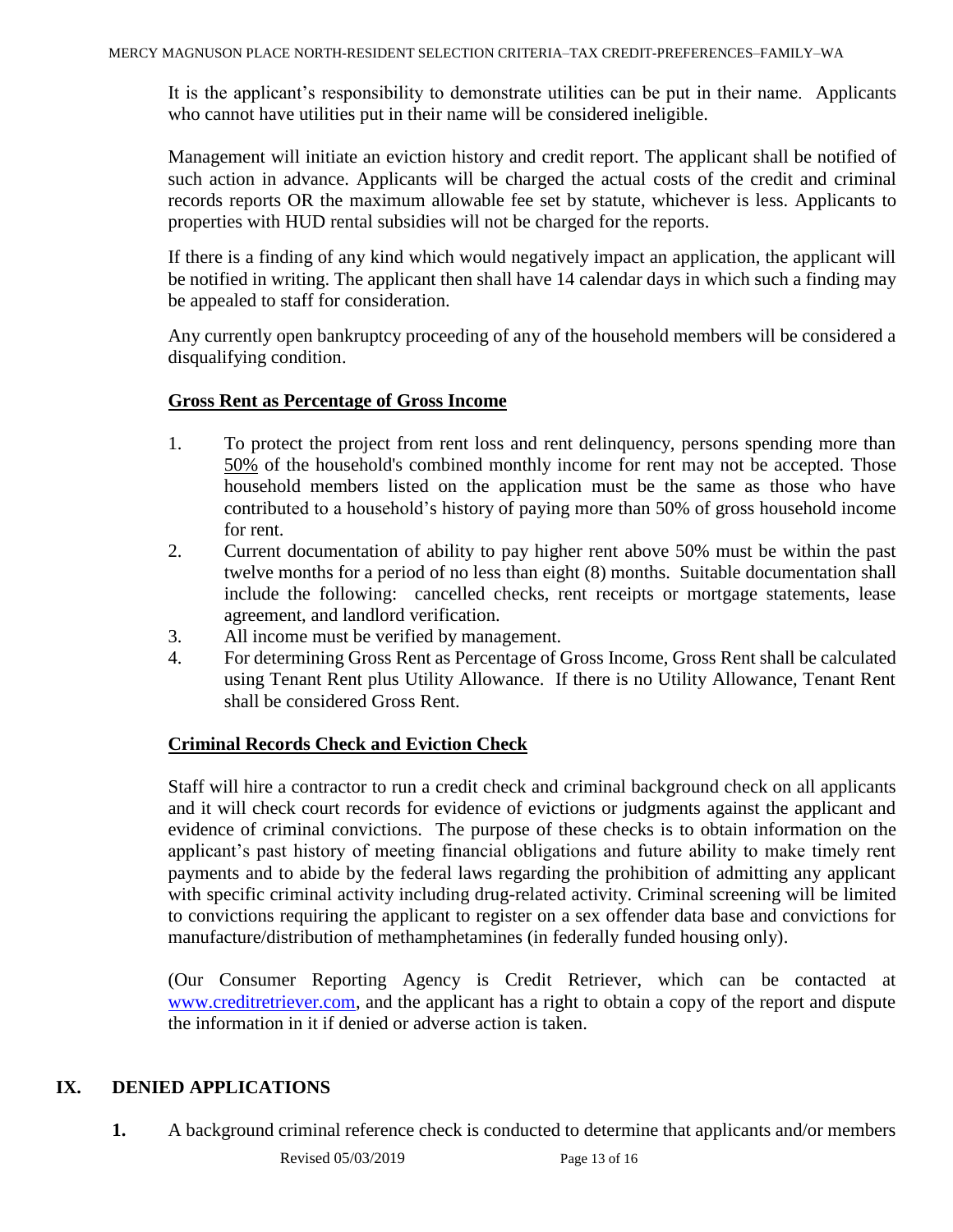of an applicant's household have:

- No record of convictions for manufacture/distribution of methamphetamines (in federally funded housing only);
- No record of criminal sexual convictions, requiring being subject to a nationwide sex offender lifetime registration.

### **2. Applicants may be denied for any of the following:**

- (a) Failure to present all members of the family at the full family interview, except for hospitalization, medical reasons, emergency, etc., (or some other time acceptable to management) prior to completion of Initial Certification;
- (b) Blatant disrespect or disruptive behavior toward management, the property or other residents exhibited by an applicant or family member any time prior to move-in (or a demonstrable history of such behavior);
- (c) A negative landlord reference, encompassing failure to comply with the lease, poor payment history, poor housekeeping habits, or evictions for cause including current notices to pay or quit;
- (d) Any household member with a currently open bankruptcy proceeding;
- (e) Falsification of any information on the application;
- (f) Eligibility income exceeding the maximum allowed, or not meeting the minimum allowed;
- (g) Family composition not appropriate for available bedroom size;
- (h) All members of household are full-time students and do not meet any of the criteria outlined in the Student Eligibility Rule section;
- (i) Failure to update application with any changes while it is being processed;
- (j) Other good cause: including, but not limited to, failure to meet any of the selection criteria in this document;
- (k) Failure to provide photo identification for adults 18 years of age and older;
- (l) Failure to provide birth certificates for household members below 18 years of age;
- (m) Declines an apartment offer after being contacted one time;
- (n) The Controlled Substances Act (CSA) categorizes marijuana as a Schedule 1 substance and therefore, the manufacture, distribution, or possession of marijuana is a federal criminal offense. The CSA prohibits all forms of marijuana use (medically or recreationally), even if it is permitted under state law. Marijuana is not permitted in the units, common areas, or on the property. Admission to this property will be denied if the owner has reasonable cause to believe that the illegal use may interfere with the health, safety, or right to peaceful enjoyment of the premises by other residents, and current resident households can have their tenancy or assistance terminated by the owner for illegally using a controlled substance. Illegal use, manufacture, distribution, or possession of any controlled substance is prohibited.
- (o) Consideration may be given for extenuating circumstances where this would be required as a reasonable accommodation when determining the acceptability of tenancy. Persons with disabilities have the right to request reasonable accommodations to participate in the informal hearing process.

#### **Appeal Process:**

Revised 05/03/2019 Page 14 of 16 Each record will be assessed individually, in which only the "directly-related" convictions and unresolved arrests in the record are considered. In considering whether a conviction/unresolved arrest is directly-related, the housing provider shall look at whether the conduct has a direct and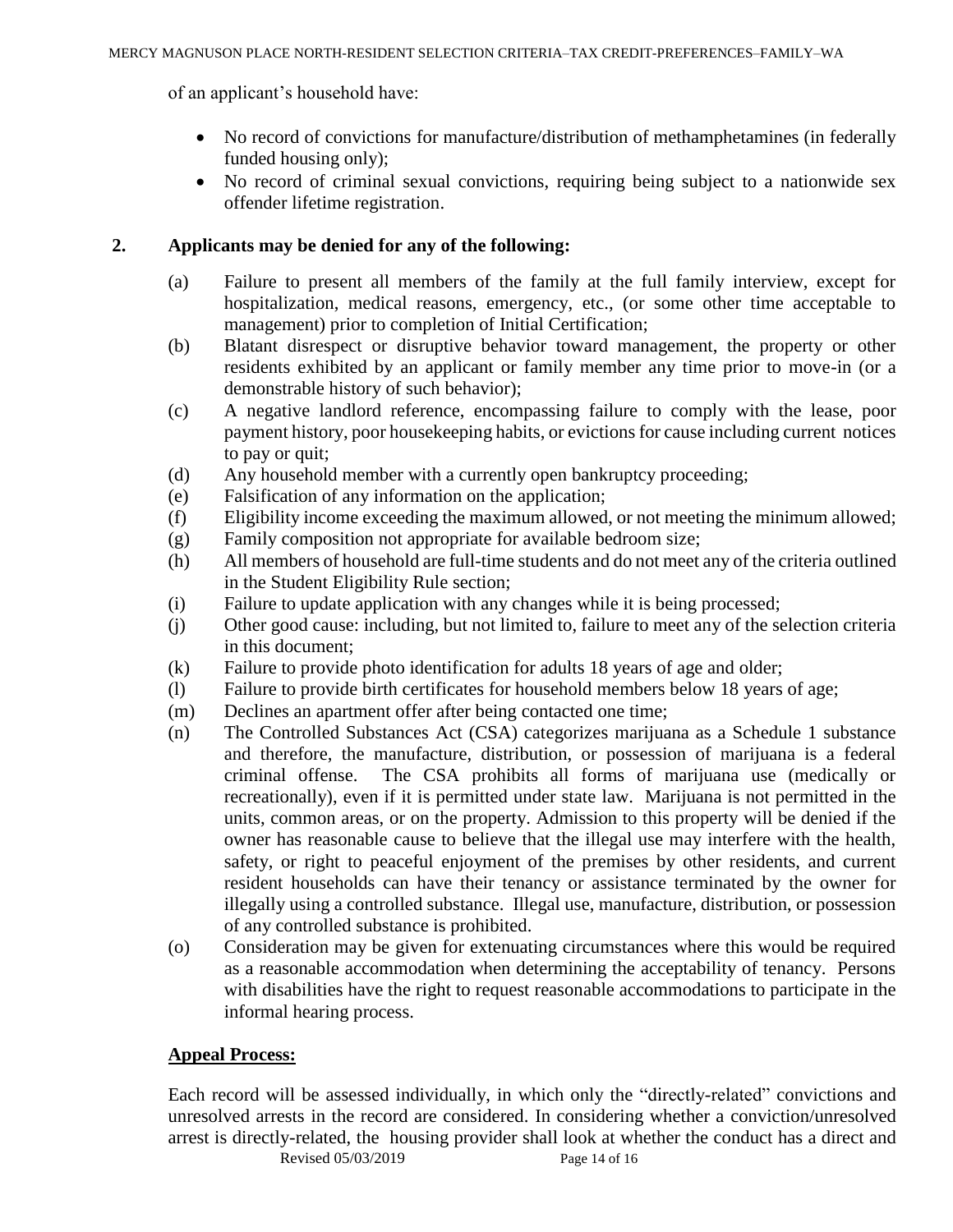specific negative bearing on the safety of persons or property, given the nature of the housing, whether the housing offers the opportunity for the same/similar offense to occur, whether circumstances leading to the conduct will recur in the housing, and whether supportive services that might reduce the likelihood of a recurrence are available on-site.

The applicant will have 14 daysto respond in writing to show that there should not be a denial. The applicant can respond by:

- Pointing out any inaccuracies in the report.
- Providing evidence of rehabilitation. Evidence of rehabilitation include but not limited to satisfying parole/probation (however inability to pay fines, fess and restitution due to indigence shall not be considered noncompliance with terms and conditions of parole and/or probation), receiving education/training, participating in alcohol/drug treatment programs, letters of recommendation, age at the time of conviction.
- Explaining any mitigating factors about the circumstances of the conviction and providing 3<sup>rd</sup> party documented evidence to corroborate. Mitigating factors include physical or emotional abuse, coercion, untreated abuse/mental illness that led to the conviction.

# **X. FINAL ELIGIBILITY DETERMINATION**

Staff will make a final eligibility determination on each applicant only after all factors have been adequately verified including household's annual income. Eligible applicants will be notified in writing of their status and given an approximate date when they can expect to receive an offer of a unit. Ineligible applicants will be notified of their ineligibility in writing and the reason, and informed of their right to an informal review.

Once final eligibility is determined, the staff will proceed to calculate the rent, execute lease documents, and assign the next unit available for which the household has been deemed eligible.

Applicants determined ineligible for admission by staff may request an informal review of the determination. They must make the request within 14 days of the date of the notice of ineligibility. Within 5 days of receiving the request, the staff must schedule the review and notify the applicant of the place, date and time.

Informal reviews will be conducted by an impartial review officer who had no involvement in the ineligibility determination. The review officer will be selected by the Area Director of Operations. The applicant may bring to the review any documentation or evidence he/she wishes and the evidence along with the data compiled by staff will be considered by the review officer.

The review officer will make a determination based upon the merits of the evidence presented by both sides. Within 10 days of the date of the review, the review officer will mail a written decision to the applicant and place a copy of the decision in the applicant's file.

# **XI. PET POLICY**

- 1. Pets will be permitted only in accordance with the Pet Policy established by management. Register pets with the office before moving them into the property. There is a refundable Pet Deposit in the amount of \$250 per pet.
- 2. No more than two (2) pets per apartment. The weight limit must not exceed 30lbs of each pet.
- 3. No pets are allowed (except fish and small birds) without an approved Pet Agreement authorized